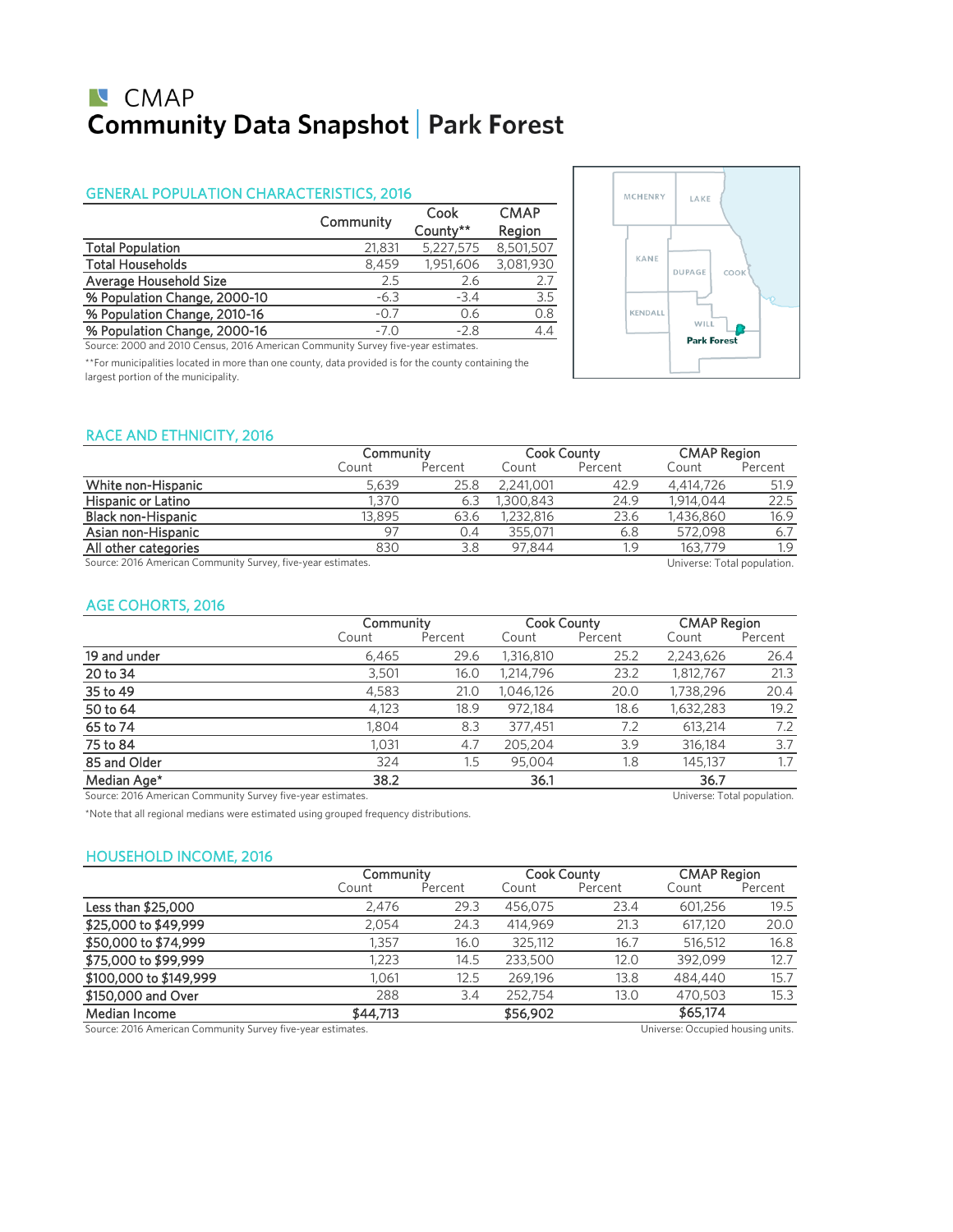# Community Data Snapshot: Park Forest - Page Two

### EDUCATIONAL ATTAINMENT, 2016

|                                                                                                   | Community |         | <b>Cook County</b> |         | <b>CMAP Region</b> |         |
|---------------------------------------------------------------------------------------------------|-----------|---------|--------------------|---------|--------------------|---------|
|                                                                                                   | Count     | Percent | Count              | Percent | Count              | Percent |
| Less than High School Graduate                                                                    | .177      | 8.2     | 503,252            | 14.2    | 714,537            | 12.6    |
| High School Graduate or Equivalency                                                               | 3.374     | 23.5    | 839.916            | 23.7    | 1,322,237          | 23.3    |
| Some College, No Degree                                                                           | 4.597     | 32.0    | 679,437            | 19.2    | 1,120,468          | 19.7    |
| Associate's degree                                                                                | 1,353     | 9.4     | 230.565            | 6.5     | 390,333            | 6.9     |
| <b>Bachelor's Degree</b>                                                                          | 2,458     | 17.1    | 775,888            | 21.9    | 1,300,121          | 22.9    |
| <b>Graduate or Professional Degree</b>                                                            | .391      | 9.7     | 517,630            | 14.6    | 838,350            | 14.7    |
| Source: 2016 American Community Survey five-year estimates.<br>Universe: Population 25 and older. |           |         |                    |         |                    |         |

### HOUSING AND TENURE, 2016

|                                                             | Community |         | <b>Cook County</b>                 |         | <b>CMAP Region</b>             |         |
|-------------------------------------------------------------|-----------|---------|------------------------------------|---------|--------------------------------|---------|
|                                                             | Count     | Percent | Count                              | Percent | Count                          | Percent |
| <b>Occupied Housing Units</b>                               | 8.459     | 90.5    | 1.951.606                          | 89.6    | 3,081,930                      | 91.2    |
| Owner-Occupied*                                             | 5.233     | 61.9    | 1.105.168                          | 56.6    | 1.959.620                      | 63.6    |
| Renter-Occupied*                                            | 3.226     | 38.1    | 846,438                            | 43.4    | 1.122.310                      | 36.4    |
| <b>Vacant Housing Units</b>                                 | 890       | 9.5     | 225,736                            | 10.4    | 297.034                        | 8.8     |
| Source: 2016 American Community Survey five-year estimates. |           |         | *Universe: Occupied housing units. |         | Universe: Total housing units. |         |

### HOUSING TYPE, 2016

| Community |         | <b>Cook County</b> |         | <b>CMAP Region</b> |         |
|-----------|---------|--------------------|---------|--------------------|---------|
| Count     | Percent | Count              | Percent | Count              | Percent |
| 5.396     | 57.7    | 874.907            | 40.2    | 1,692,480          | 50.1    |
| .991      | 21.3    | 114,564            | 5.3     | 253,342            | 7.5     |
| 267       | 2.9     | 211,843            | 9.7     | 236.321            | 7.0     |
| 262       | 2.8     | 241.638            | 11.1    | 277.204            | 8.2     |
| 1.407     | 15.0    | 718.925            | 33.0    | 893.514            | 26.4    |
|           |         |                    |         |                    |         |

Source: 2016 American Community Survey five-year estimates. Universe: Total housing units excluding mobile, boat, RV, van, etc.

### HOUSING SIZE, 2016

|                                                             |       | Community |                      | <b>Cook County</b> | <b>CMAP Region</b>             |         |
|-------------------------------------------------------------|-------|-----------|----------------------|--------------------|--------------------------------|---------|
|                                                             | Count | Percent   | Count                | Percent            | Count                          | Percent |
| O to 1 Bedrooms                                             | .201  | 12.8      | 439.547              | 20.2               | 545,572                        | 16.1    |
| 2 Bedrooms                                                  | 3.038 | 32.5      | 694.276              | 31.9               | 970.924                        | 28.7    |
| 3 Bedrooms                                                  | 3.770 | 40.3      | 693,551              | 31.9               | 1,126,456                      | 33.3    |
| 4 Bedrooms                                                  | 1.213 | 13.0      | 264.646              | 12.2               | 580,797                        | 17.2    |
| 5+ Bedrooms                                                 | 127   | 1.4       | 85,322               | 3.9                | 155,215                        | 4.6     |
| Median Number of Rooms*                                     | 5.6   |           | 5.1                  |                    | 6.0                            |         |
| Source: 2016 American Community Survey five-year estimates. |       |           | *Includes all rooms. |                    | Universe: Total housing units. |         |

### HOUSING AGE, 2016

|                                                              |       | Community |         | <b>Cook County</b>                          | <b>CMAP Region</b> |         |
|--------------------------------------------------------------|-------|-----------|---------|---------------------------------------------|--------------------|---------|
|                                                              | Count | Percent   | Count   | Percent                                     | Count              | Percent |
| Built 2000 or Later                                          | 398   | 4.3       | 186.929 | 8.6                                         | 422,506            | 12.5    |
| Built 1970 to 1999                                           | 1.704 | 18.2      | 549.047 | 25.2                                        | 1,142,676          | 33.8    |
| Built 1940 to 1969                                           | 7.008 | 75.0      | 780.125 | 35.8                                        | 1.049.835          | 31.1    |
| <b>Built Before 1940</b>                                     | 239   | 2.6       | 661.241 | 30.4                                        | 763.947            | 22.6    |
| Median Year Built                                            | 1957  |           | 1958    |                                             | 1967               |         |
| Causeau 2016, American Cammunity Current five year octimates |       |           |         | المغامين ممامينهما امغم Tatal بموسوبياتها ا |                    |         |

Source: 2016 American Community Survey five-year estimates. Universe: Total housing units.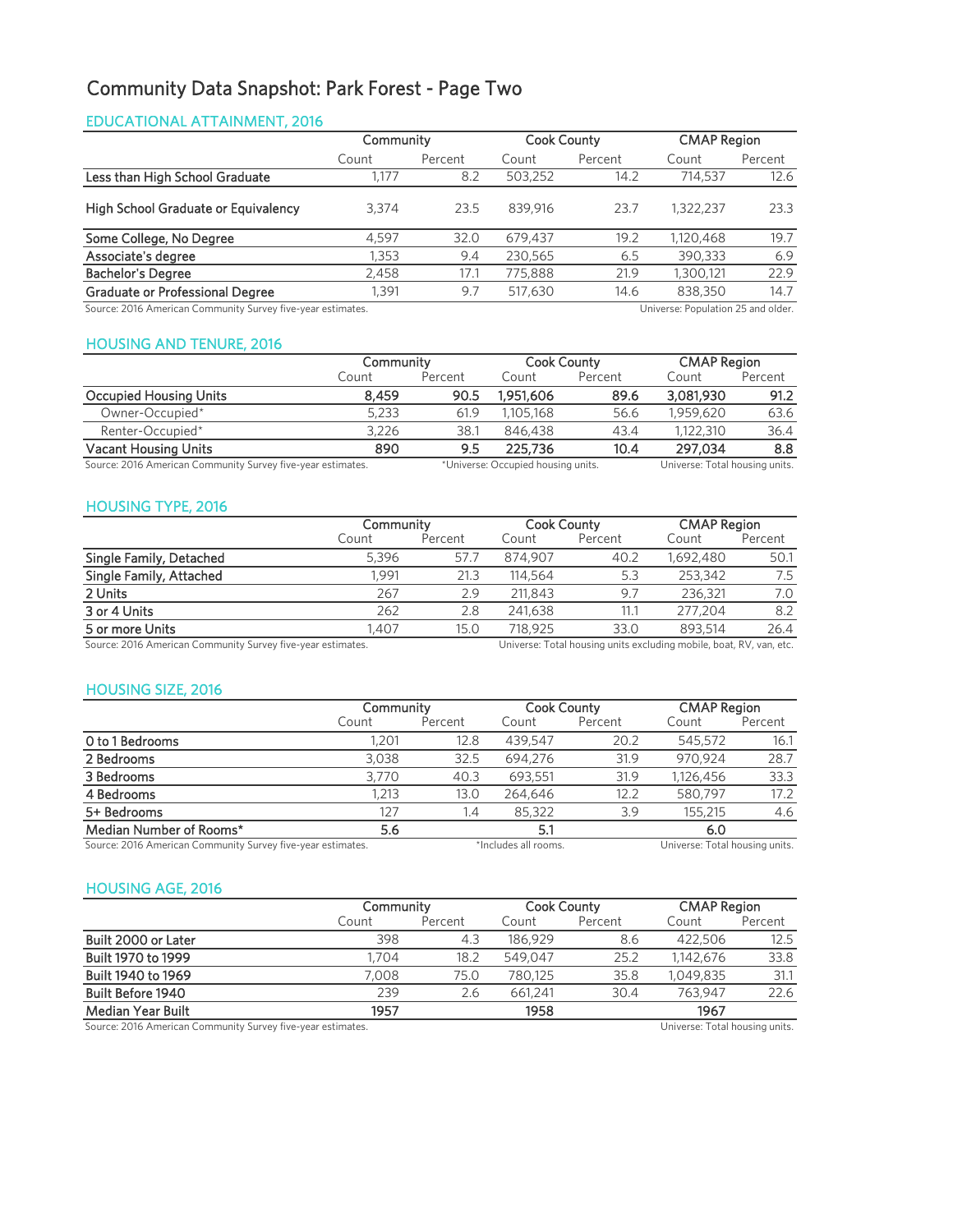#### HOUSING & TRANSPORTATION (H+T)\* COSTS, PERCENT OF INCOME PER HOUSEHOLD

|                             | Median-<br>Income<br>Family | Low-Income<br>Single-<br>Parent<br>Family | Moderate-Income Retired<br>Couple | Moderate-Income Family |
|-----------------------------|-----------------------------|-------------------------------------------|-----------------------------------|------------------------|
| <b>Housing Costs</b>        | 27.6                        | 45.9                                      | 35.0                              | 33.8                   |
| <b>Transportation Costs</b> | 21.6                        | 30.7                                      | 12.5                              | 20.7                   |
| $H + T$ Costs               | 49.2                        | 76.5                                      | 47.4                              | 54.5                   |

Source: Location Affordability Index, U.S. Dept. of Transportation and U.S. Dept. of Housing and Urban Development

\*The purpose of the H+T Index is to isolate the effect of location on housing and transportation costs, grouped by common demographic characteristics that form four distinct household types. The values above represent the percent of household income that an average household within each of these types in the region would spend on housing and transportation if they lived in this county. The standard threshold of affordability is equal to 30 percent for housing costs and 45 percent for housing and transportation costs combined. For more information, visit https://www.hudexchange.info/programs/location-affordabilityindex/.

### EMPLOYMENT STATUS, 2016

|                                                             |        | Community |           | <b>Cook County</b> | <b>CMAP Region</b>                     |         |
|-------------------------------------------------------------|--------|-----------|-----------|--------------------|----------------------------------------|---------|
|                                                             | Count  | Percent   | Count     | Percent            | Count                                  | Percent |
| In Labor Force                                              | 10,488 | 63.1      | 2,759,566 | 66.1               | 4,530,920                              | 67.5    |
| Employed $(1)^*$                                            | 8.805  | 84.0      | 2.492.088 | 90.3               | 4.137.033                              | 91.3    |
| Unemployed*                                                 | 1.674  | 16.0      | 266.397   | 9.7                | 381.643                                | 8.4     |
| Not In Labor Force                                          | 6.141  | 36.9      | 1,413,506 | 33.9               | 2.181.954                              | 32.5    |
| Source: 2016 American Community Survey five-year estimates. |        |           |           |                    | Universe: Population aged 16 and over. |         |

Source: 2016 American Community Survey five-year estimates. (1) Does not include employed population in the Armed Forces.

\*Universe: In Labor Force

#### PRIVATE SECTOR EMPLOYMENT, 2017\*

|                            |        | Community | Cook County |         | Six-County Region** |         |
|----------------------------|--------|-----------|-------------|---------|---------------------|---------|
|                            | Count  | Percent   | Count       | Percent | Count               | Percent |
| <b>Private Employment</b>  | 773    | N/A       | 2.246.987   | N/A     | 3,555,979           | N/A     |
| Job Change (2001-11)       | $-755$ | $-45.3$   | $-285.219$  | $-12.3$ | $-296.468$          | $-8.5$  |
| Job Change (2011-17)       | $-140$ | $-15.3$   | 209,390     | 10.3    | 363.553             | 11.4    |
| Job Change (2001-17)       | $-895$ | $-53.7$   | $-75.829$   | $-3.3$  | 67,085              | 1.9     |
| Private Sector Jobs per HH | 0.09   |           | 1.15        |         | 1.15                |         |
|                            |        |           |             |         |                     |         |

Source: Illinois Department of Employment Security (IDES).

\*Figures exclude employees not covered by unemployment insurance. \*\*Kendall County is not included in IDES data.

### EMPLOYMENT OF COMMUNITY RESIDENTS, 2015 EMPLOYMENT IN THE COMMUNITY, 2015

| By Industry Sector                    | Count           | Percent | By Industry Sector                                 | Count  | Percent       |
|---------------------------------------|-----------------|---------|----------------------------------------------------|--------|---------------|
| <b>Health Care</b>                    | 1.637           |         | 19.6 Health Care                                   | 3.093  | 65.9          |
| Education                             | 1.007           |         | 12.1 Education                                     | 598    | 12.7          |
| <b>Retail Trade</b>                   | 891             |         | 10.7 Retail Trade                                  | 235    | 5.0           |
| Manufacturing                         | 701             |         | 8.4 Public Administration                          | 217    | 4.6           |
| <b>Accommodation and Food Service</b> | 586             |         | 7.0 Accommodation and Food                         | 122    | 2.6           |
| By Employment Location                |                 |         | <b>By Residence Location</b>                       |        |               |
| Chicago                               | 2,059           |         | 24.7 Chicago                                       | 1.045  | 22.3          |
| C1.2.2.2.11.2.14.2                    | 41 <sup>2</sup> |         | $\Gamma$ $\cap$ $\Gamma$ and $\Gamma$ and $\Gamma$ | $\sim$ | $\sim$ $\sim$ |

| Chicago Heights    | 415 | 5.0 Park Forest     | 299 | 6.4 |
|--------------------|-----|---------------------|-----|-----|
| <b>Park Forest</b> | 299 | 3.6 Chicago Heights | 196 | 4.2 |
| Matteson           | 237 | 2.8 Matteson        | 102 |     |
| University Park    | 200 | 2.4 Richton Park    | 102 | 2.2 |

Source: U.S. Census Bureau, Longitudinal-Employer Household Dynamics Program.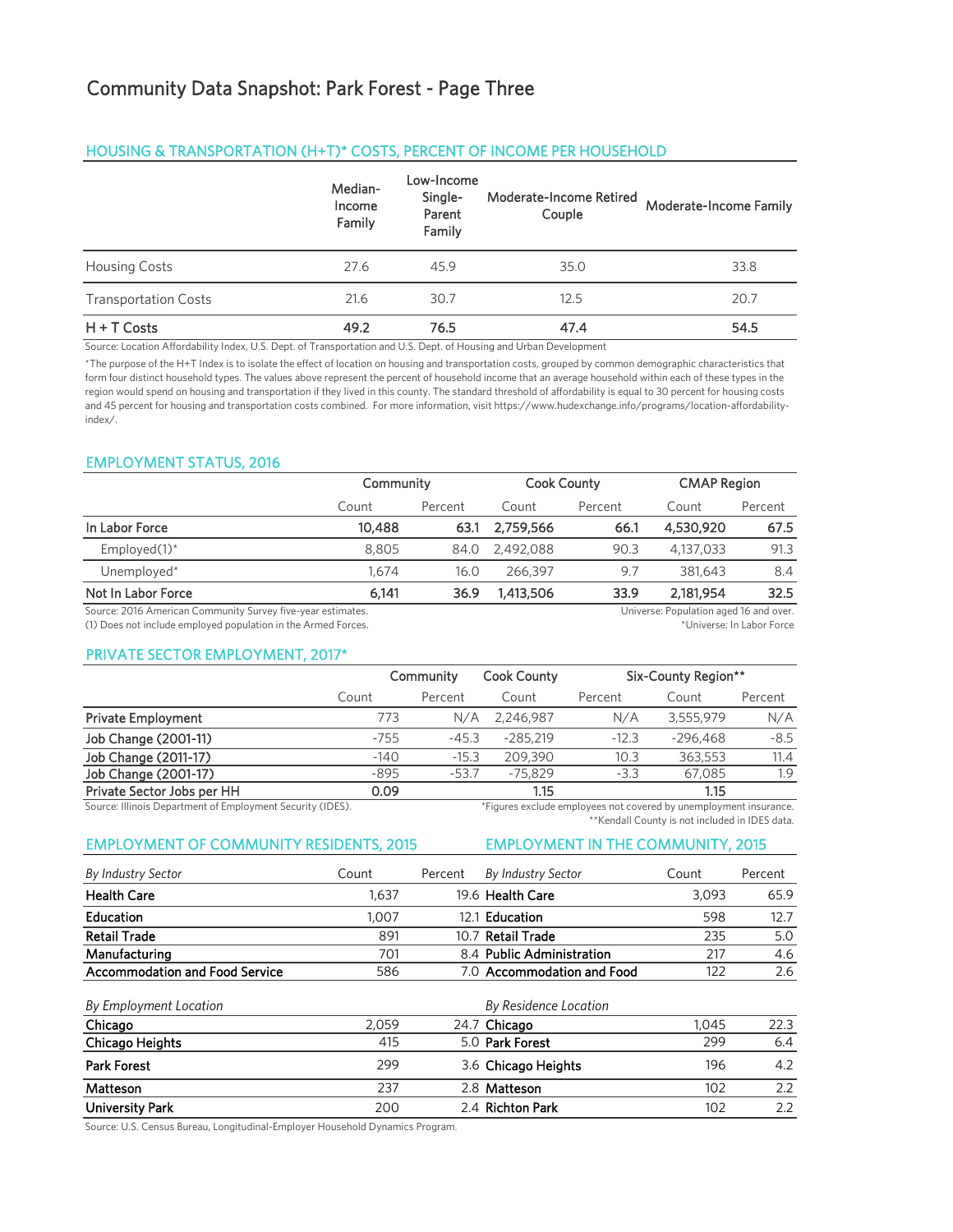# Community Data Snapshot: Park Forest - Page Four

### MODE OF TRAVEL TO WORK, 2016

|                          |       | Community |           | <b>Cook County</b> |           | <b>CMAP Region</b> |  |
|--------------------------|-------|-----------|-----------|--------------------|-----------|--------------------|--|
|                          | Count | Percent   | Count     | Percent            | Count     | Percent            |  |
| Work at Home*            | 191   | N/A       | 107.374   | N/A                | 194.259   | N/A                |  |
| Drive Alone              | 6,478 | 77.1      | 1,513,861 | 64.8               | 2,813,343 | 72.6               |  |
| Carpool                  | 797   | 9.5       | 203,847   | 8.7                | 327,567   | 8.5                |  |
| Transit                  | 896   | 10.7      | 453.217   | 19.4               | 524,527   | 13.5               |  |
| Walk or Bike             | 76    | 0.9       | 133,146   | 5.7                | 163.011   | 4.2                |  |
| Other                    | 151   | 1.8       | 30.811    | 1.3                | 45,348    | 1.2                |  |
| <b>TOTAL COMMUTERS</b>   | 8,398 | 100.0     | 2,334,882 | 100.0              | 3,873,796 | 100.0              |  |
| <b>Mean Commute Time</b> | 32.9  |           | 32.6      |                    | N/A       |                    |  |

Source: 2016 American Community Survey five-year estimates. \*Not included in "total commuters." Universe: Workers 16 years and older.

### ANNUAL VEHICLE MILES TRAVELED (VMT) PER HOUSEHOLD, 2016

|                                                   |       | .ount\<br>.ook | ∪M/                             |  |
|---------------------------------------------------|-------|----------------|---------------------------------|--|
| Vehicle<br>Averac<br>`raveled<br>Miles<br>. ANA 1 | ' 84. | $\sim$         | $\neg \neg$<br>$\sim$<br>$\sim$ |  |

Source: CMAP analysis of US Census Bureau, HERE, and Illinois Environmental Protection Agency data.

### VEHICLES AVAILABLE, 2016

| <b>CMAP Region</b> |           | <b>Cook County</b> |         | Community |       |                              |
|--------------------|-----------|--------------------|---------|-----------|-------|------------------------------|
| Percent            | Count     | Percent            | Count   | Percent   | Count |                              |
| 12.8               | 394.381   | 17.8               | 348,198 | 10.8      | 914   | No Vehicle Available         |
| 35.9               | 1,106,996 | 40.7               | 793.776 | 51.8      | 4.383 | 1 Vehicle Available          |
| 35.5               | 1.094.644 | 30.1               | 587.226 | 29.4      | 2.487 | 2 Vehicles Available         |
| 15.8               | 485,909   | 11.4               | 222,406 | 8.0       | 675   | 3 or More Vehicles Available |
|                    |           |                    |         |           |       |                              |

Source: 2016 American Community Survey five-year estimates. Universe: Occupied housing units.

### GENERAL MERCHANDISE RETAIL SALES, 2017

|                                               | Community                                                         | Cook County      | <b>CMAP Region</b> |  |
|-----------------------------------------------|-------------------------------------------------------------------|------------------|--------------------|--|
| Total Retail Sales*                           | \$29,188,742                                                      | \$71,329,621,416 | \$126,927,851,088  |  |
| Total Sales per Capita**                      | \$1,337                                                           | \$13,645         | \$14,930           |  |
| Source: Illinois Department of Revenue, 2017. | *Does not include qualifying food, drugs, and medical appliances. |                  |                    |  |

\*\*Per capita calculations based on population from 2016 ACS 5-year estimates.

### EQUALIZED ASSESSED VALUE (2017), PARK ACCESS (2013) AND WALK SCORE (2016)

| Residential  | \$108,843,122 | Accessible Park Acreage per 1,000 Residents* |      |  |
|--------------|---------------|----------------------------------------------|------|--|
| Commercial   | \$15,061,012  |                                              |      |  |
| Industrial   | \$3,035,742   | Community                                    | 13.7 |  |
| Railroad     | \$679,946     | Cook County                                  | 3.5  |  |
| Farm         | \$0           | Region                                       | 5.6  |  |
| Mineral      | \$0           | Walk Score**                                 | 34.0 |  |
| <b>TOTAL</b> | \$127,619,822 |                                              |      |  |

Source: Illinois Department of Revenue, 2017. CMAP calculations of 2013 Land Use Inventory, 2016 American Community Survey

\*Neighborhood parks (under 35 acres) are considered accessible by residents living within 0.5 miles; community parks (35 or more acres) are considered accessible by residents living within 1 mile.

\*\*Walk Score is a number between 0 and 100 that measures the average walkability of a municipality; walkscore.com (2016).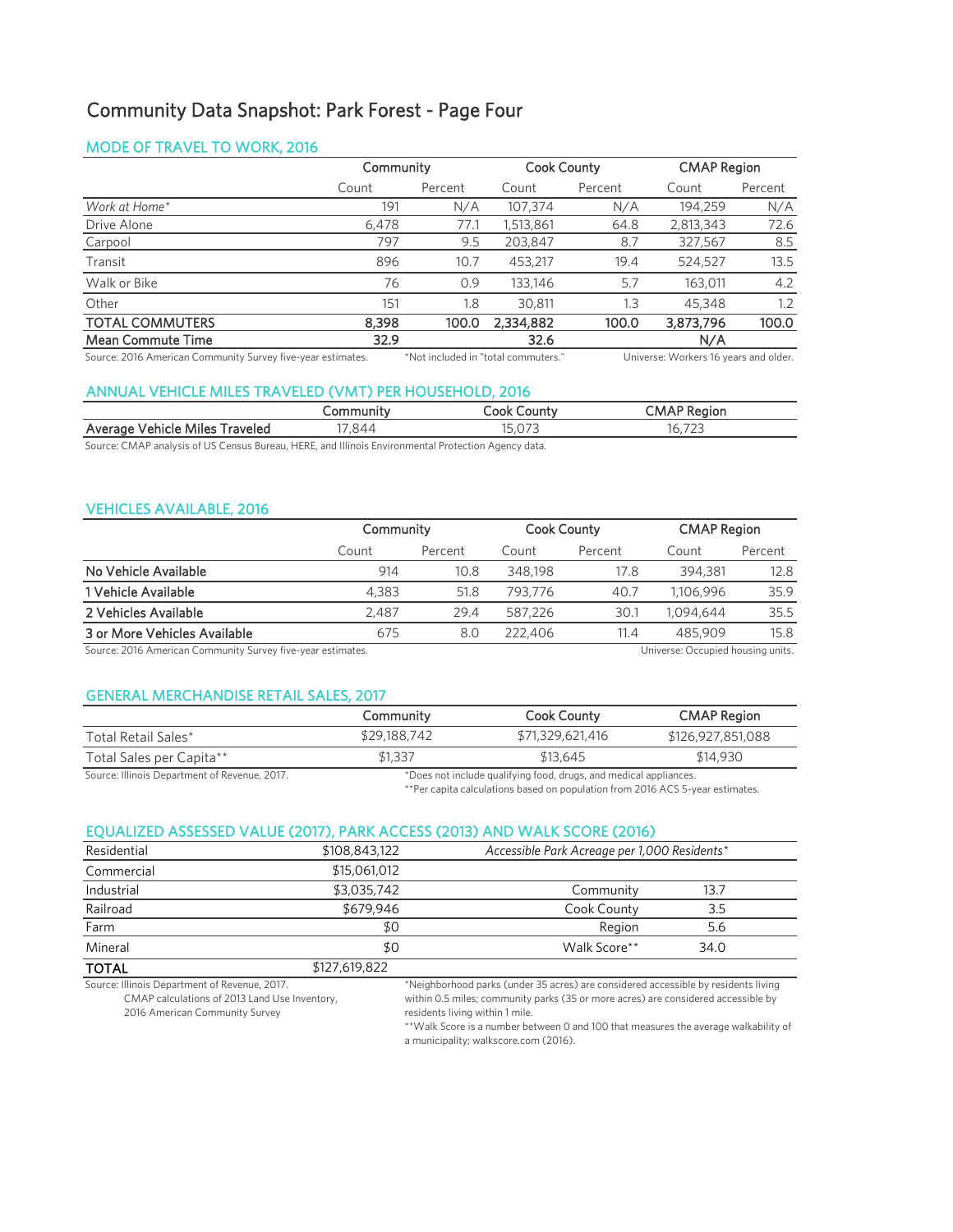# Community Data Snapshot: Park Forest - Page Five

### GENERAL LAND USE, 2013

|                           | Acres   | Percent |  |
|---------------------------|---------|---------|--|
| Single-Family Residential | 1,366.4 | 43.0    |  |
| Multi-Family Residential  | 182.5   | 5.7     |  |
| Commercial                | 71.5    | 2.3     |  |
| Industrial                | 31.6    | 1.0     |  |
| Institutional             | 216.6   | 6.8     |  |
| Mixed Use                 | 1.2     | 0.0     |  |
| Transportation and Other  | 694.1   | 21.9    |  |
| Agricultural              | 3.7     | 0.1     |  |
| Open Space                | 454.6   | 14.3    |  |
| Vacant                    | 153.7   | 4.8     |  |
| <b>TOTAL</b>              | 3,176.1 | 100.0   |  |

Source: Chicago Metropolitan Agency for Planning Parcel-Based Land Use Inventory.

### HOUSEHOLD SIZE, 2016

|                                                             | Community |         | <b>Cook County</b> | <b>CMAP Region</b>                |
|-------------------------------------------------------------|-----------|---------|--------------------|-----------------------------------|
|                                                             | Count     | Percent | Percent            | Percent                           |
| 1 Person Household                                          | 3.018     | 35.7    | 32.4               | 28.6                              |
| 2 People Household                                          | 2.324     | 27.5    | 29.4               | 30.0                              |
| 3 People Household                                          | 1,302     | 15.4    | 15.1               | 15.8                              |
| 4 or more People Household                                  | 1.815     | 21.5    | 23.1               | 25.6                              |
| <b>Total Households</b>                                     | 8.459     |         | 1,951,606          | 3,081,930                         |
| Source: 2016 American Community Survey five-year estimates. |           |         |                    | Universe: Occupied housing units. |

# HOUSEHOLD TYPE, 2016

|                          | Community |         | Cook County | <b>CMAP Region</b> |  |
|--------------------------|-----------|---------|-------------|--------------------|--|
|                          | Count     | Percent | Percent     | Percent            |  |
| Family                   | 5.154     | 60.9    | 60.8        | 65.4               |  |
| Single Parent with Child | 1.401     | 16.6    | 9.3         | -8.7               |  |
| Non-Family               | 3,305     | 39.1    | 39.2        | 34.6               |  |

Source: 2016 American Community Survey five-year estimates. Universe: Occupied housing units.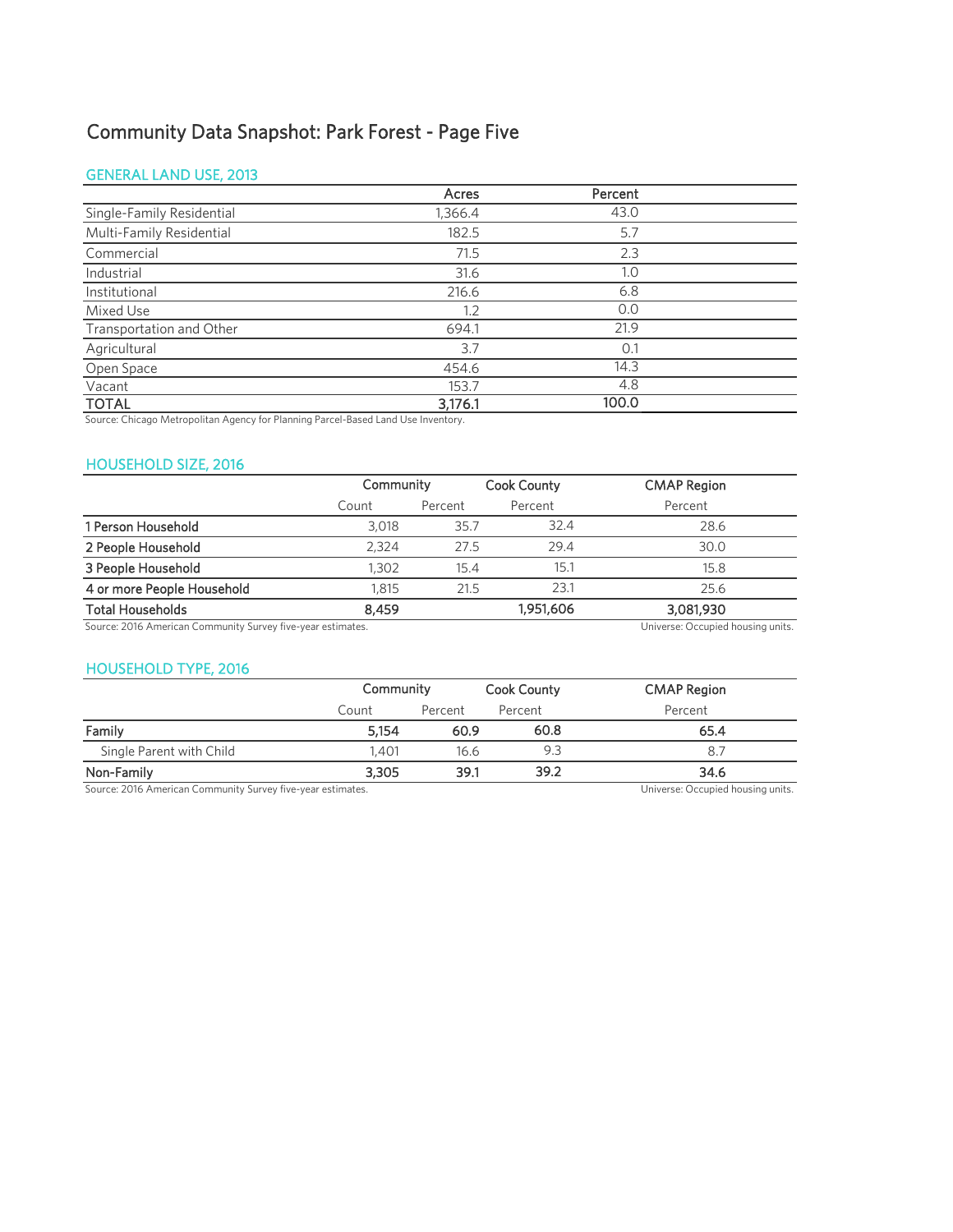## Community Data Snapshot: Park Forest - Page Six

### HOUSING COSTS AS A PERCENTAGE OF HOUSEHOLD INCOME, 2016

|                                                             | Community |         | <b>Cook County</b> | <b>CMAP Region</b>                |
|-------------------------------------------------------------|-----------|---------|--------------------|-----------------------------------|
|                                                             | Count     | Percent | Percent            | Percent                           |
| Less than \$20,000                                          | 1,733     | 20.5    | 15.8               | 13.0                              |
| Less than 20 percent                                        | 50        | 0.6     | 0.4                | 0.4                               |
| 20 to 29 percent                                            | 137       | 1.6     | 1.2                | 0.9                               |
| 30 percent or more                                          | 1,546     | 18.3    | 14.1               | 11.7                              |
| \$20,000 to \$49,999                                        | 2,502     | 29.6    | 25.9               | 24.1                              |
| Less than 20 percent                                        | 589       | 7.0     | 3.1                | 2.8                               |
| 20 to 29 percent                                            | 537       | 6.3     | 6.2                | 5.6                               |
| 30 percent or more                                          | 1,376     | 16.3    | 16.6               | 15.7                              |
| \$50,000 to \$74,999                                        | 1,340     | 15.8    | 16.5               | 16.6                              |
| Less than 20 percent                                        | 574       | 6.8     | 5.8                | 5.5                               |
| 20 to 29 percent                                            | 454       | 5.4     | 5.6                | 5.6                               |
| 30 percent or more                                          | 312       | 3.7     | 5.1                | 5.5                               |
| \$75,000 or More                                            | 2,547     | 30.1    | 38.5               | 43.5                              |
| Less than 20 percent                                        | 1,960     | 23.2    | 25.4               | 28.0                              |
| 20 to 29 percent                                            | 411       | 4.9     | 9.7                | 11.4                              |
| 30 percent or more                                          | 176       | 2.1     | 3.4                | 4.0                               |
| Source: 2016 American Community Survey five-year estimates. |           |         |                    | Universe: Occupied housing units. |

### NATIVITY, 2016

|                                                             |        | Community |         | <b>CMAP Region</b>                      |  |
|-------------------------------------------------------------|--------|-----------|---------|-----------------------------------------|--|
|                                                             | Count  | Percent   | Percent | Percent                                 |  |
| Native                                                      | 19.904 | 95.8      | 77.6    | 79.7                                    |  |
| Foreign Born                                                | 869    | 4.2       | 22.4    | 20.3                                    |  |
| Source: 2016 American Community Survey five-year estimates. |        |           |         | Universe: Population 5 years and older. |  |

### LANGUAGE SPOKEN AT HOME AND ABILITY TO SPEAK ENGLISH, 2016

|                                        | Community |         | <b>Cook County</b> | <b>CMAP Region</b> |  |
|----------------------------------------|-----------|---------|--------------------|--------------------|--|
|                                        | Count     | Percent | Percent            | Percent            |  |
| English Only                           | 19.131    | 92.1    | 65.1               | 69.0               |  |
| Language Other than English            | 1.642     | 7.9     | 34.9               | 31.0               |  |
| Speak English less than<br>"very well" | 300       | 1.4     | 14.4               | 12.5               |  |

Source: 2016 American Community Survey five-year estimates. 
Universe: Population 5 years and older.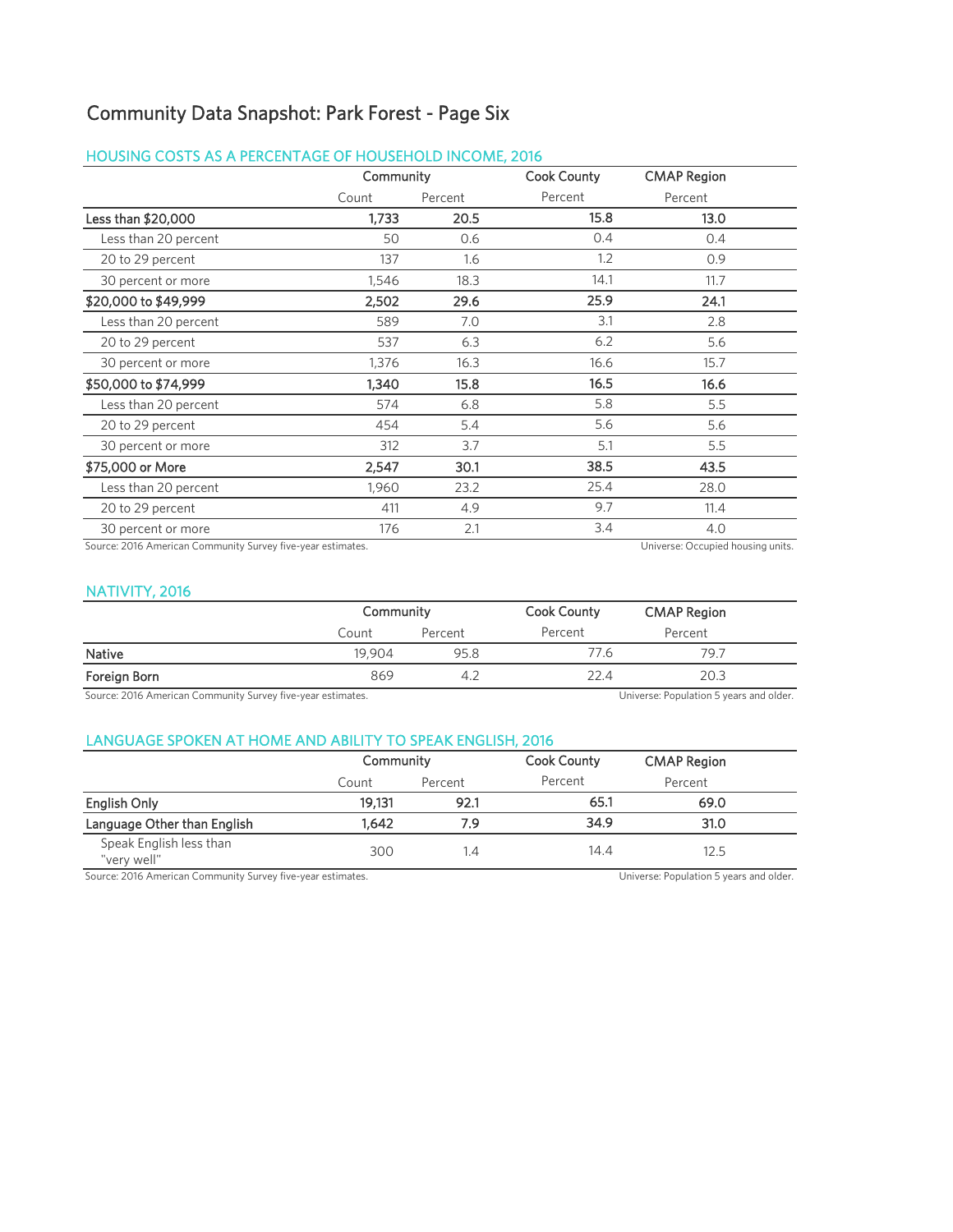# Community Data Snapshot Time Series: Park Forest - Page Seven

### LANGUAGE SPOKEN AT HOME, 2016

|                               | Community |         | <b>Cook County</b> | <b>CMAP Region</b> |
|-------------------------------|-----------|---------|--------------------|--------------------|
|                               | Count     | Percent | Percent            | Percent            |
| English                       | 19,131    | 92.1    | 65.1               | 69.0               |
| Spanish                       | 992       | 4.8     | 20.6               | 18.3               |
| Slavic                        | 34        | 0.2     | 4.3                | 3.5                |
| Chinese                       | 53        | 0.3     | 1.3                | 1.1                |
| Tagalog                       | 141       | 0.7     | 1.0                | 0.9                |
| Arabic                        | 88        | 0.4     | 0.9                | 0.7                |
| Korean                        | 0         | 0.0     | 0.6                | 0.5                |
| Other Asian Languages         | 15        | 0.1     | 1.3                | 1.2                |
| Other Indo-European Languages | 170       | 0.8     | 4.1                | 4.1                |
| Other / Unspecified Languages | 149       |         | 0.9                | 0.7                |

Source: 2016 American Community Survey five-year estimates. 
Universe: Population 5 years and older.

### RACE AND ETHNICITY

|                           | 2000    | 2010    | 2016    |
|---------------------------|---------|---------|---------|
|                           | Percent | Percent | Percent |
| White non-Hispanic        | 52.9    | 34.6    | 25.8    |
| Hispanic or Latino        | 5.0     | 6.2     | 6.3     |
| <b>Black non-Hispanic</b> | 39.0    | 56.1    | 63.6    |
| Asian non-Hispanic        | 0.8     |         | 0.4     |
| All other categories      | 2.3     | 2.0     | 3.8     |
|                           |         |         |         |

Source: 2000 Census, 2010, 2016 American Community Survey five-year estimates. Universe: Total population.

### AGE COHORTS

|              | 2000    | 2010    | 2016    |
|--------------|---------|---------|---------|
|              | Percent | Percent | Percent |
| 19 and under | 29.3    | 27.6    | 29.6    |
| 20 to 34     | 19.8    | 19.2    | 16.0    |
| 35 to 49     | 24.1    | 21.1    | 21.0    |
| 50 to 64     | 15.2    | 20.9    | 18.9    |
| 65 and Older | 11.5    | 11.4    | 14.5    |
| Median Age   | 35.6    | 36.9    | 38.0    |
|              |         |         |         |

Source: 2000 Census, 2010, 2016 American Community Survey five-year estimates. Universe: Total population.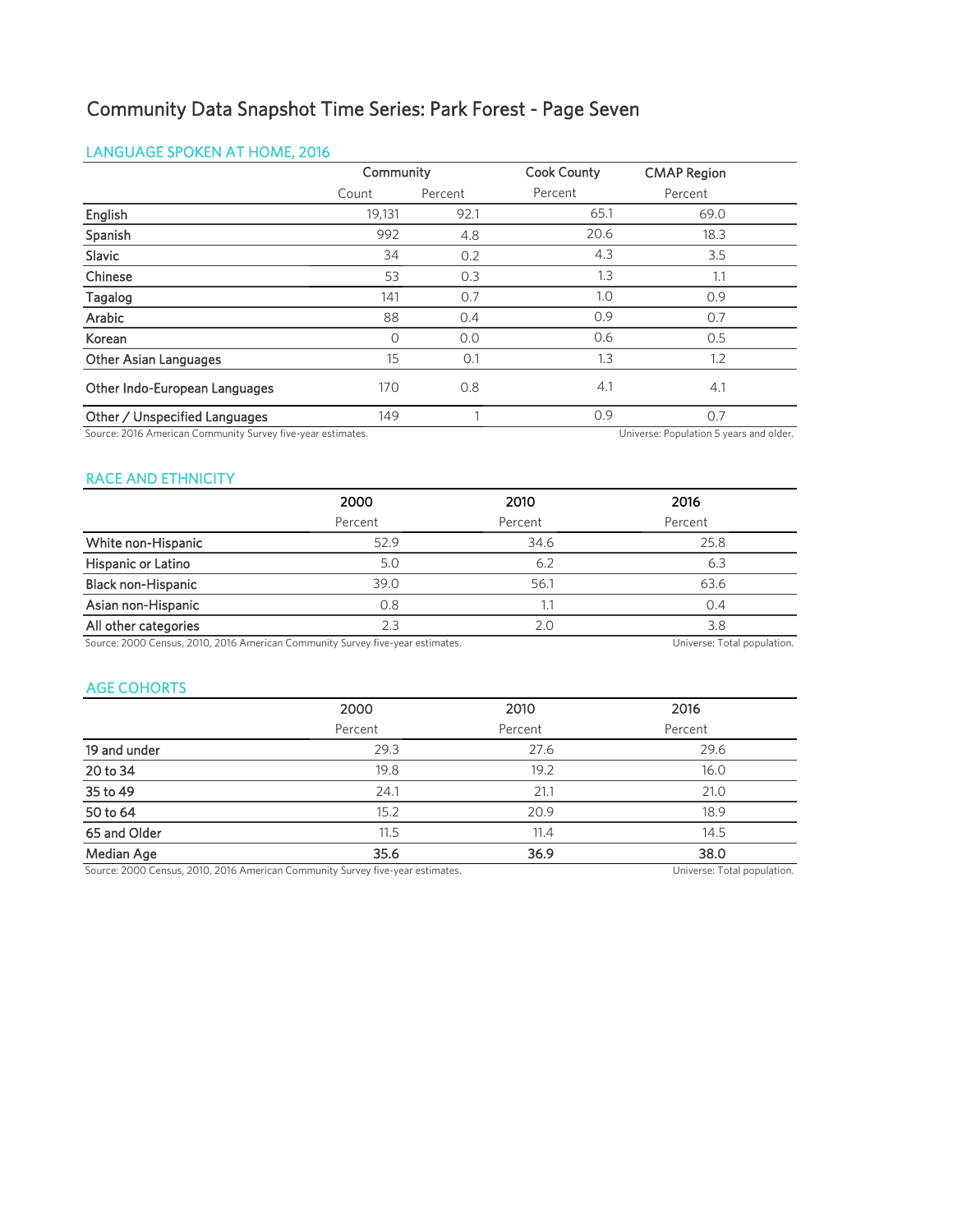# Community Data Snapshot Time Series: Park Forest - Page Eight

### HOUSEHOLD INCOME

|                                                                   | 2010              | 2016                              |
|-------------------------------------------------------------------|-------------------|-----------------------------------|
|                                                                   | (In 2016 Dollars) | (In 2016 Dollars)                 |
| Median Income*                                                    | \$48,291          | \$44,713                          |
| Source: 2010, 2016 American Community Survey five-year estimates. |                   | Universe: Occupied housing units. |

\* Adjusted for inflation

### EDUCATIONAL ATTAINMENT

|                                        | 2000    | 2010    | 2016    |
|----------------------------------------|---------|---------|---------|
|                                        | Percent | Percent | Percent |
| Less than High School Graduate         | 11.6    | 12.4    | 8.2     |
| High School Graduate or Equivalency    | 25.1    | 27.2    | 23.5    |
| Some College, No Degree                | 28.8    | 27.5    | 32.0    |
| Associate's degree                     | 7.5     | 8.6     | 9.4     |
| <b>Bachelor's Degree</b>               | 16.7    | 13.4    | 17.1    |
| <b>Graduate or Professional Degree</b> | 10.3    | 11.0    | 9.7     |
| -----                                  |         |         |         |

Source: 2000 Census, 2010, 2016 American Community Survey five-year estimates. Universe: Population 25 and older.

### HOUSING AND TENURE

|                               | 2000    | 2010    | 2016    |
|-------------------------------|---------|---------|---------|
|                               | Percent | Percent | Percent |
| <b>Occupied Housing Units</b> | 96.5    | 89.7    | 90.5    |
| Owner-Occupied*               | 74.4    | 69.0    | 61.9    |
| Renter-Occupied*              | 25.6    | 31.0    | 38.1    |
| <b>Vacant Housing Units</b>   | 3.5     | 10.3    | 9.5     |

Source: 2000 Census, 2010, 2016 American Community Survey five-year estimates. Universe: Total housing units.

\*Universe: Occupied housing units.

### HOUSING TYPE

|                         | 2010    | 2016            |  |
|-------------------------|---------|-----------------|--|
|                         | Percent | Percent         |  |
| Single Family, Detached | 58.2    | 57.7            |  |
| Single Family, Attached | 20.6    | 21.3            |  |
| 2 Units                 | 3.1     | 2.9             |  |
| 3 or 4 Units            | 3.4     | 2.8             |  |
| 5 or more Units         | 14.7    | 15 <sub>0</sub> |  |

Source: 2010, 2016 American Community Survey five-year estimates. Universe: Total housing units.

Excludes mobile, boat, RV, van, etc.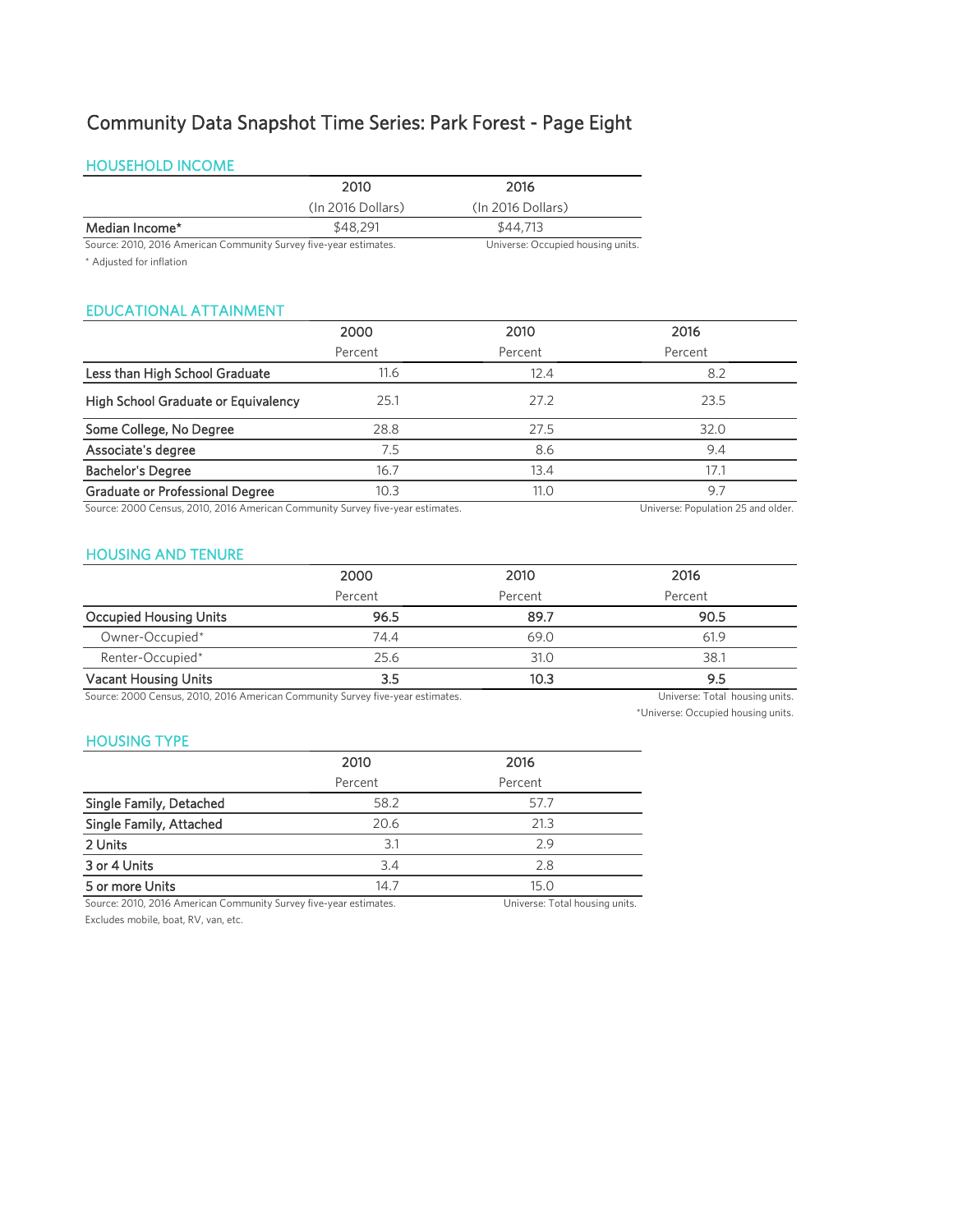# Community Data Snapshot Time Series: Park Forest - Page Nine

### HOUSING SIZE

|                         | 2010    | 2016    |  |
|-------------------------|---------|---------|--|
|                         | Percent | Percent |  |
| O to 1 Bedrooms         | 9.2     | 12.8    |  |
| 2 Bedrooms              | 35.5    | 32.5    |  |
| 3 Bedrooms              | 39.1    | 40.3    |  |
| 4 Bedrooms              | 14.5    | 13.0    |  |
| 5+ Bedrooms             | 1.7     | 1.4     |  |
| Median Number of Rooms* | 5.6     | 5.6     |  |

Source: 2010, 2016 American Community Survey five-year estimates. Universe: Total housing units. \*Includes all rooms.

### HOUSING AGE

|                                                                   | 2010    | 2016                           |
|-------------------------------------------------------------------|---------|--------------------------------|
|                                                                   | Percent | Percent                        |
| Built 2000 or Later                                               | 3.5     | 4.3                            |
| Built 1970 to 1999                                                | 12.2    | 18.2                           |
| Built 1940 to 1969                                                | 81.8    | 75.O                           |
| <b>Built Before 1940</b>                                          | 2.5     | 2.6                            |
| <b>Median Year Built</b>                                          | 1956    | 1957                           |
| Source: 2010, 2016 American Community Survey five-year estimates. |         | Universe: Total housing units. |

### EMPLOYMENT STATUS

|                                                                   | 2010    | 2016                                   |
|-------------------------------------------------------------------|---------|----------------------------------------|
|                                                                   | Percent | Percent                                |
| In Labor Force                                                    | 66.3    | 63.1                                   |
| Employed $(1)^*$                                                  | 88.6    | 84.0                                   |
| Unemployed*                                                       | 11.3    | 16.0                                   |
| Not In Labor Force                                                | 33.7    | 36.9                                   |
| Source: 2010, 2016 American Community Survey five-year estimates. |         | Universe: Population aged 16 and over. |

(1) Does not include employed population in the Armed Forces.

\*Universe: In Labor Force

### VEHICLES AVAILABLE

|                                                                   | 2010    | 2016                              |
|-------------------------------------------------------------------|---------|-----------------------------------|
|                                                                   | Percent | Percent                           |
| No Vehicle Available                                              | 8.3     | 10.8                              |
| 1 Vehicle Available                                               | 45.8    | 51.8                              |
| 2 Vehicles Available                                              | 34.0    | 29.4                              |
| 3 or More Vehicles Available                                      | 11.9    | 8.0                               |
| Source: 2010, 2016 American Community Survey five-year estimates. |         | Universe: Occupied housing units. |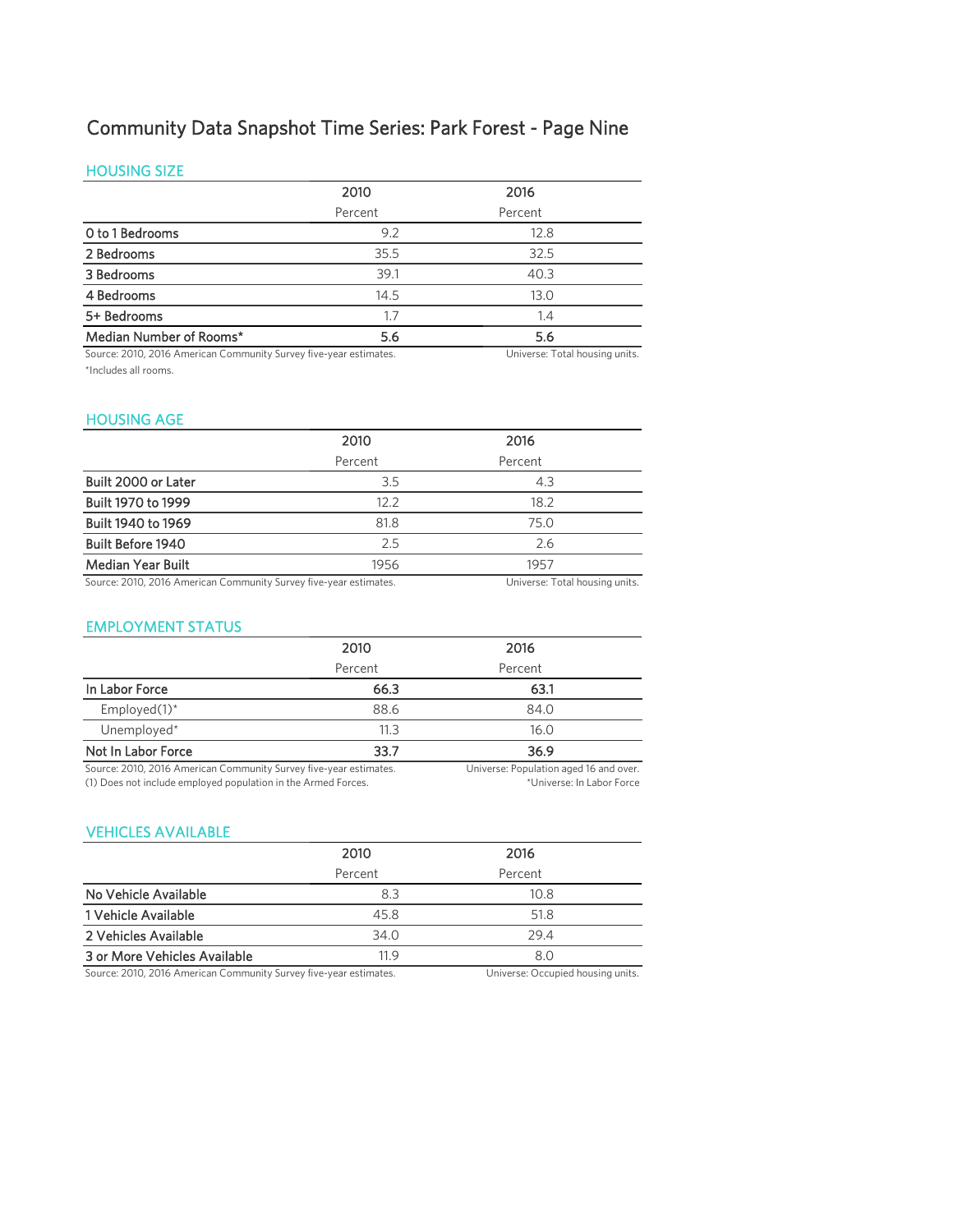# Community Data Snapshot Time Series: Park Forest - Page Ten

### MODE OF TRAVEL TO WORK

|                          | 2010    | 2016    |  |
|--------------------------|---------|---------|--|
|                          | Percent | Percent |  |
| Work at Home*            | N/A     | N/A     |  |
| Drive Alone              | 76.8    | 77.1    |  |
| Carpool                  | 10.3    | 9.5     |  |
| Transit                  | 12.0    | 10.7    |  |
| Walk or Bike             | 0.7     | 0.9     |  |
| Other                    | 0.3     | 1.8     |  |
| <b>TOTAL COMMUTERS</b>   | 9,778   | 8,398   |  |
| <b>Mean Commute Time</b> | 33.6    | 32.9    |  |

Source: 2010, 2016 American Community Survey five-year estimates. Universe: Workers 16 years and older. \*Not included in "total commuters."

### HOUSEHOLD SIZE

| .                          |         |         |  |
|----------------------------|---------|---------|--|
|                            | 2010    | 2016    |  |
|                            | Percent | Percent |  |
| 1 Person Household         | 35.0    | 35.7    |  |
| 2 People Household         | 28.8    | 27.5    |  |
| 3 People Household         | 15.1    | 15.4    |  |
| 4 or more People Household | 21.1    | 21.5    |  |
| <b>Total Households</b>    | 8.768   | 8.459   |  |

Source: 2010, 2016 American Community Survey five-year estimates. Universe: Occupied housing units.

### HOUSEHOLD TYPE

|                          | 2010    | 2016    |  |
|--------------------------|---------|---------|--|
|                          | Percent | Percent |  |
| Family                   | 60.7    | 60.9    |  |
| Single Parent with Child | 14.3    | 16.6    |  |
| Non-Family               | 39.3    | 39.1    |  |

Source: 2010, 2016 American Community Survey five-year estimates. Universe: Occupied housing units.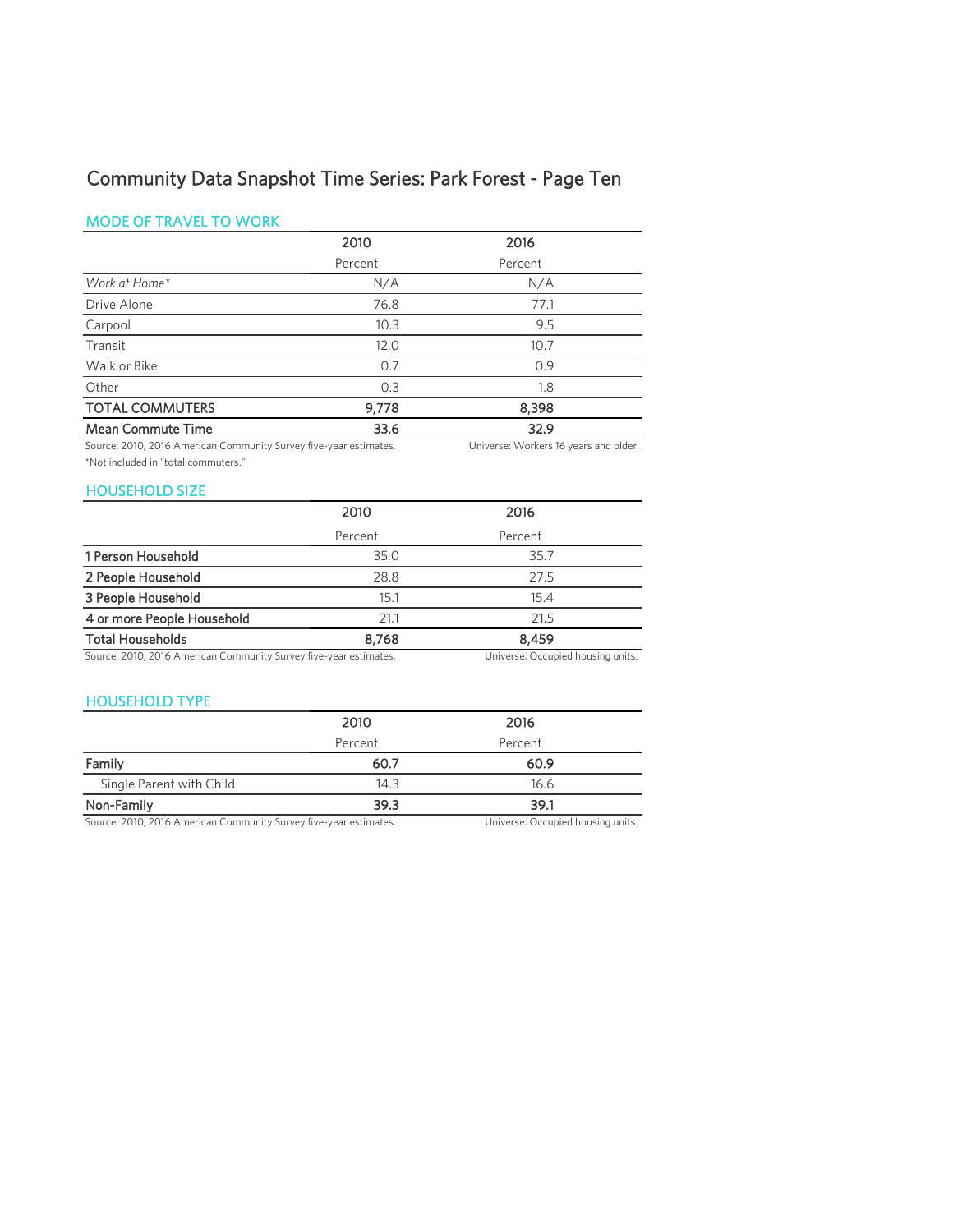# Community Data Snapshot Time Series: Park Forest - Page Eleven

### HOUSING COSTS AS A PERCENTAGE OF HOUSEHOLD INCOME

|                      | 2010<br>Percent | 2016    |
|----------------------|-----------------|---------|
|                      |                 | Percent |
| Less than \$20,000   | 16.8            | 20.5    |
| Less than 20 percent | 0.1             | 0.6     |
| 20 to 29 percent     | 1.9             | 1.6     |
| 30 percent or more   | 14.8            | 18.3    |
| \$20,000 to \$49,999 | 34.5            | 29.6    |
| Less than 20 percent | 7.1             | 7.0     |
| 20 to 29 percent     | 8.8             | 6.3     |
| 30 percent or more   | 18.5            | 16.3    |
| \$50,000 to \$74,999 | 21.8            | 15.8    |
| Less than 20 percent | 7.2             | 6.8     |
| 20 to 29 percent     | 8.2             | 5.4     |
| 30 percent or more   | 6.4             | 3.7     |
| \$75,000 or More     | 25.0            | 30.1    |
| Less than 20 percent | 16.9            | 23.2    |
| 20 to 29 percent     | 6.7             | 4.9     |
| 30 percent or more   | 1.4             | 2.1     |

Source: 2010, 2016 American Community Survey five-year estimates. Universe: Occupied housing units.

### NATIVITY

|                                                                   | 2010    | 2016                                    |
|-------------------------------------------------------------------|---------|-----------------------------------------|
|                                                                   | Percent | Percent                                 |
| <b>Native</b>                                                     | 96.5    | 95.8                                    |
| Foreign Born                                                      | 3.5     | 4.2                                     |
| Source: 2010, 2016 American Community Survey five-year estimates. |         | Universe: Population 5 years and older. |

### LANGUAGE SPOKEN AT HOME AND ABILITY TO SPEAK ENGLISH

|                                        | 2010    | 2016    |  |
|----------------------------------------|---------|---------|--|
|                                        | Percent | Percent |  |
| English Only                           | 94.2    | 92.1    |  |
| Language Other than English            | 5.8     | 7.9     |  |
| Speak English less than<br>"very well" | 1.1     | 1.4     |  |

Source: 2010, 2016 American Community Survey five-year estimates. Universe: Population 5 years and older